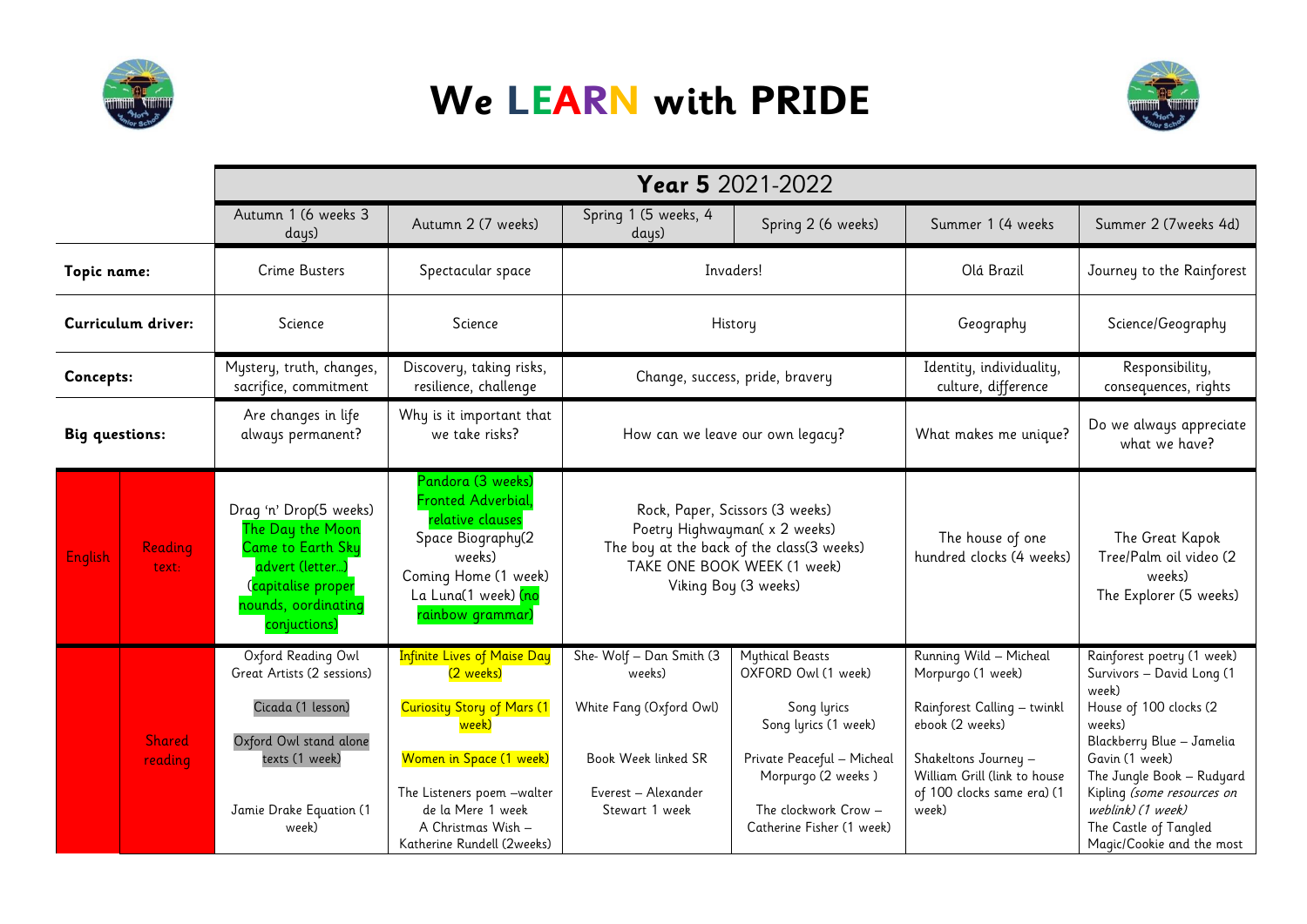|              |                          | Space stories (2 weeks)<br>Oxford Reading Owl -<br>Maggie Aderin Pocock                                                                                       |                                                                                                                                                                                                                                                           |                                                                                                                                                                                                                                                                                                                                                                                               |  |                                                                                                                                                                                                                                 | annoying girl in the world<br>$(1$ week)                                                                                                                                                                                                                                                                                                                                                                       |
|--------------|--------------------------|---------------------------------------------------------------------------------------------------------------------------------------------------------------|-----------------------------------------------------------------------------------------------------------------------------------------------------------------------------------------------------------------------------------------------------------|-----------------------------------------------------------------------------------------------------------------------------------------------------------------------------------------------------------------------------------------------------------------------------------------------------------------------------------------------------------------------------------------------|--|---------------------------------------------------------------------------------------------------------------------------------------------------------------------------------------------------------------------------------|----------------------------------------------------------------------------------------------------------------------------------------------------------------------------------------------------------------------------------------------------------------------------------------------------------------------------------------------------------------------------------------------------------------|
|              | <b>Writing</b><br>focus: | Writing to inform:<br>Explanation text (LL)<br>Writing to inform: non-<br>chronological report<br>(DnD)<br>Writing to inform:<br>recount diary entry<br>(DnD) | Writing to entertain:<br>description writing (P)<br>Writing to inform: Non<br>chron report (P)<br>Writing to persuade:<br>Persuasive holiday<br>brochure (P)<br>Writing to inform:<br>Biography (Bio)<br>Writing to entertain<br>Setting description (CH) | Writing to entertain<br>Narrative (RPS)<br>Writing to entertain setting description (RPS)<br>Writing to entertain writing a poem (TH)<br>Writing to Inform writing to discuss Newspaper<br>(BABOC)<br>Writing to entertain: narrative (BABOC)<br>Writing to entertain: Poetry (BABOC)<br>Writing to Inform/ writing to discuss Newspaper<br>(VB)<br>Writing to discuss balanced argument (VB) |  | Writing to persuade:<br>Persuasive advert for an<br>invention (THOHC)<br>Writing to entertain:<br>narrative (THOHC)<br>Writing to entertain:<br>description (THOHC)<br>Writing to entertain:<br>narrative (dialoque)<br>(THOHC) | Writing to entertain:<br>Setting description<br>(TGKT)<br>Writing to persuade:<br>Persuasive letter and<br>persuasive speech(TGKT)<br>Writing to entertain<br>writing a poem $\bigcup$<br>Writing to entertain:<br>setting description (TE)<br>Writing to inform writing<br>to discuss - newspaper<br>report(TE)<br>Writing to inform:<br>Biography (Bio) (TE)<br>Writing to discuss<br>balanced argument (TH) |
| <b>Maths</b> |                          | Number and place value<br>Addition and subtraction                                                                                                            | Multiplication and<br>division<br>Area and perimeter                                                                                                                                                                                                      | Fractions, decimals, percentages                                                                                                                                                                                                                                                                                                                                                              |  | Position and direction<br>Properties of shape                                                                                                                                                                                   | <b>Statistics</b><br>Measurement                                                                                                                                                                                                                                                                                                                                                                               |
| Science      |                          | Properties and changes<br>to materials                                                                                                                        | Earth and space<br>Forces                                                                                                                                                                                                                                 |                                                                                                                                                                                                                                                                                                                                                                                               |  |                                                                                                                                                                                                                                 | Living things and their<br>habitats<br>Animals including<br>humans                                                                                                                                                                                                                                                                                                                                             |
| Geography    |                          |                                                                                                                                                               |                                                                                                                                                                                                                                                           | Place knowledge -<br>locations of Viking<br>invasions                                                                                                                                                                                                                                                                                                                                         |  | Study of a South<br>American country.<br>Comparison to UK                                                                                                                                                                       | Deforestations, layers of<br>rainforest                                                                                                                                                                                                                                                                                                                                                                        |